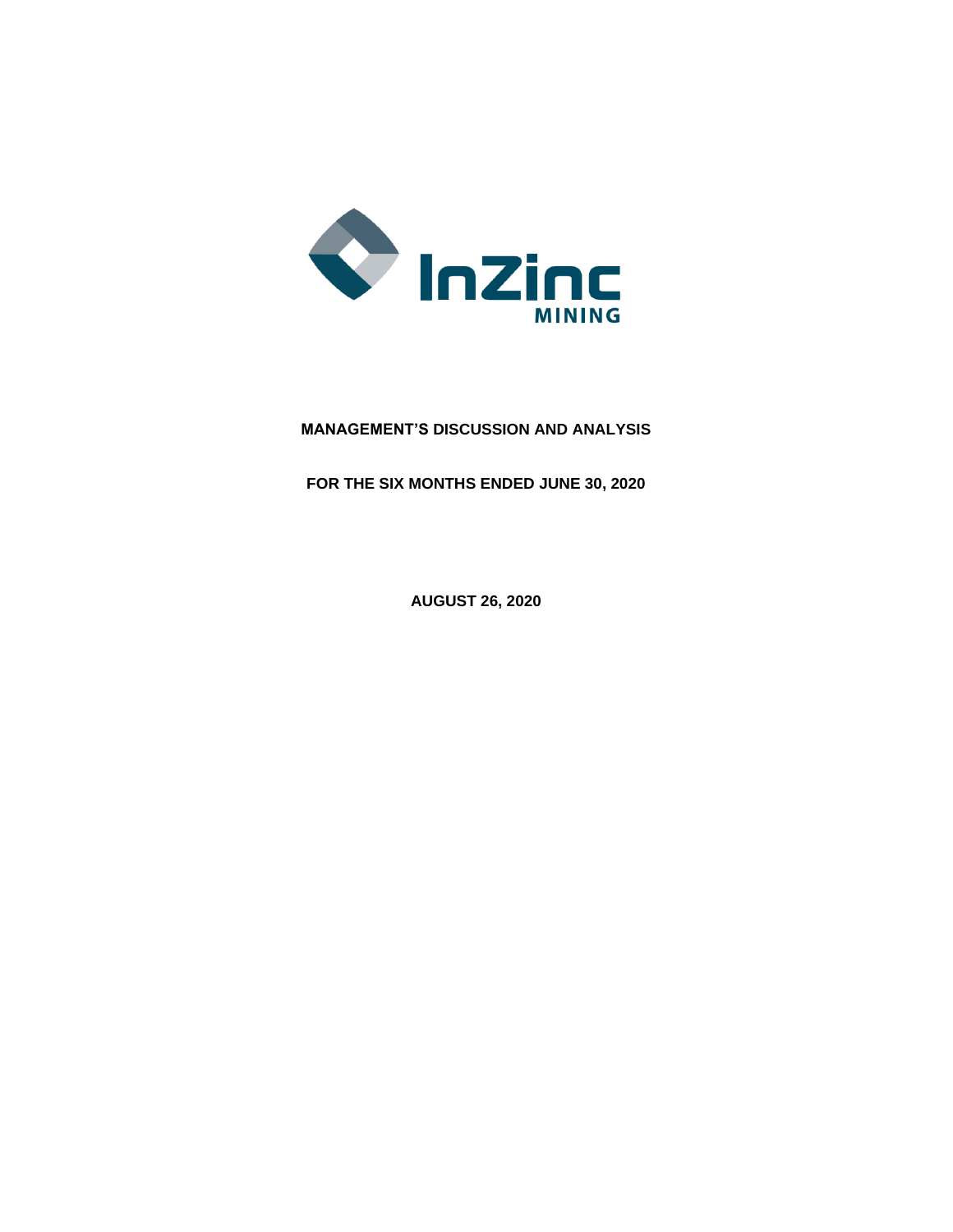### **Description of Management's Discussion and Analysis**

The purpose of this Management's Discussion and Analysis ("MD&A") is to explain management's point of view regarding the past performance and future outlook of InZinc Mining Ltd. (the "Company"). This report also provides information to improve the reader's understanding of the condensed interim consolidated financial statements and related notes for the six months ended June 30, 2020 as well as important trends and risks affecting the Company's financial performance, and should therefore be read in conjunction with the audited consolidated financial statements of the Company for the year ended December 31, 2019. Those financial statements are prepared in accordance with International Financial Reporting Standards ("IFRS") as issued by the International Accounting Standards Board. All amounts in the financial statements and in this MD&A are expressed in Canadian dollars, unless otherwise indicated. The following discussion is dated and current as of August 26, 2020. This MD&A contains forward-looking information and statements which are based on the conclusions of management. The forward-looking information and statements are only made as of the date of this MD&A.

The Company's certifying officers, based on their knowledge, having exercised reasonable diligence, are also responsible to ensure that these filings do not contain any untrue statement of a material fact or omit to state a material fact required to be stated or that is necessary to make a statement not misleading in light of the circumstances under which it was made, with respect to the period covered by these filings, and these financial statements together with the other financial information included in these filings. The Board of Directors approves the financial statements and MD&A and ensures that management has discharged its financial responsibilities. The Board's review is accomplished principally through the Audit Committee, which meets periodically to review all financial reports, prior to filing.

Additional information on the Company is available on SEDAR and at the Company's website, www.inzincmining.com.

### **Forward-Looking Statements**

Certain disclosures contained in this MD&A may constitute forward-looking information. This is information regarding possible events, conditions or results of operations of the Company that is based upon assumptions about future economic conditions and courses of action which is inherently uncertain. All information other than statements of historical fact may be forward-looking information.

Forward-looking information is subject to a variety of risks and uncertainties which could cause actual events or results to differ from those reflected in the forward-looking statements, including, without limitation, risks and uncertainties relating to the interpretation of drill results and the estimation of mineral resources, the geology, grade and continuity of mineral deposits; the outbreak of an epidemic or a pandemic, including the recent outbreak of the novel coronavirus (COVID-19), or other health crisis and the related global health emergency affecting workforce health and wellbeing; and the possibility that future exploration and development results will not be consistent with the Company's expectations. Some other risks and factors which could cause results to differ materially from those expressed in the forward-looking information contained in this MD&A are described under the heading "Risks and Uncertainties".

Readers are cautioned that any such listings of risks are not, and in fact cannot be, complete. Although the Company has attempted to identify important factors that could cause actual events and results to differ materially from those described in the forward-looking information, there may be other factors that cause events or results to differ from those intended, anticipated or estimated. The Company believes the expectations reflected in the forward-looking information are reasonable but no assurance can be given that these expectations will prove to be correct and readers are cautioned not to place undue reliance on forward-looking information contained in this MD&A.

The forward-looking information contained in this MD&A is provided as of the date hereof and the Company undertakes no obligation to update publicly or revise any forward-looking information, whether as a result of new information, future events or otherwise, except as otherwise required by law. All of the forward-looking information contained in this MD&A is expressly qualified by this cautionary statement.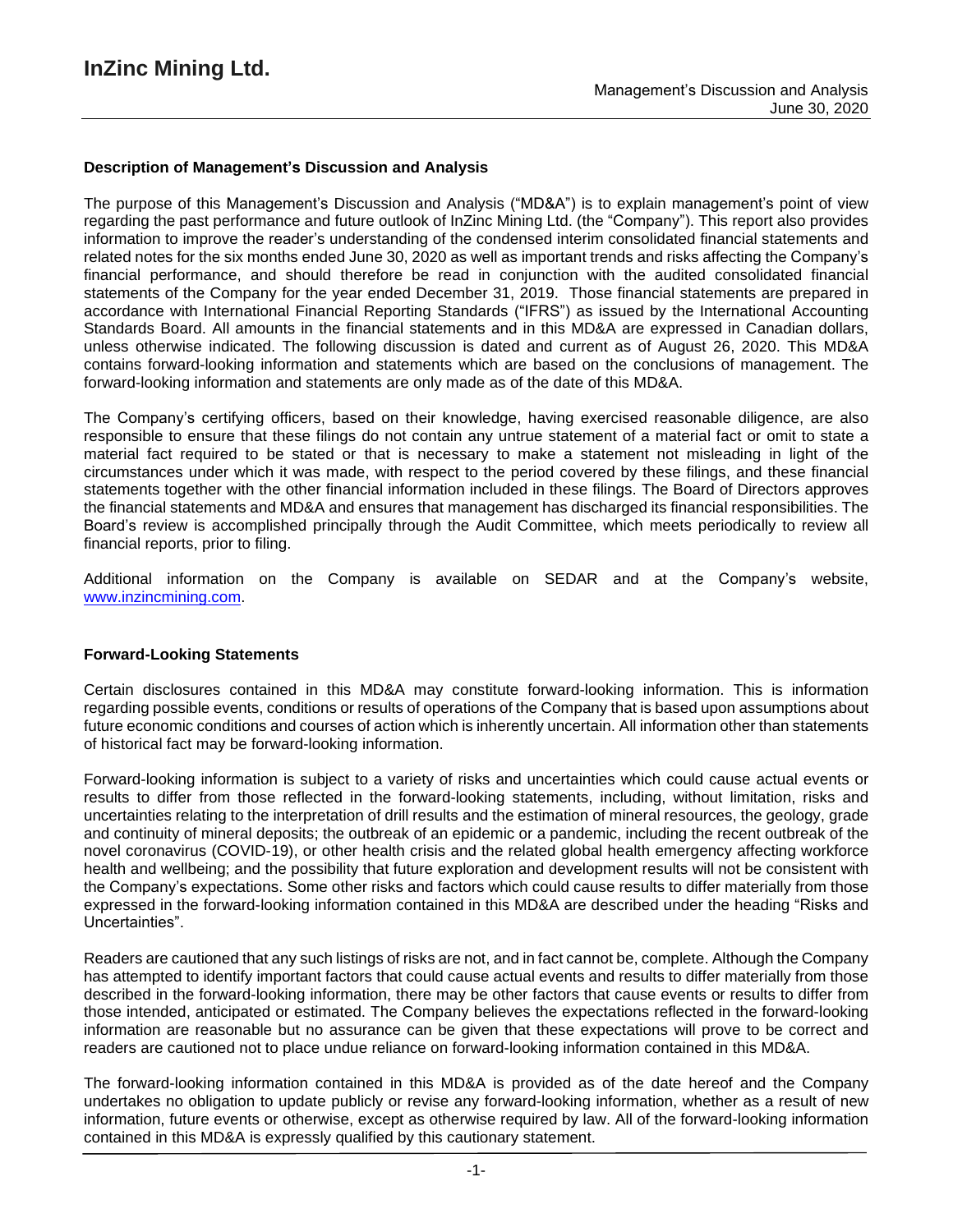## **Description of Business**

The Company is incorporated under the Canada Business Corporations Act and is listed on the TSX Venture Exchange ("TSX-V") under the trading symbol IZN. It was renamed from Lithic Resources Ltd. on February 18, 2014. The principal business of the Company is the acquisition, exploration and development of mineral properties ("exploration and evaluation assets"), either solely or through joint ventures and options.

To date the Company has not generated any revenues.

### **Discussion of Operations**

The Company currently holds three active mineral properties at varying stages of exploration and advancement. The Company's West Desert Zinc Property (100% interest) ("West Desert"), formerly known as the Crypto Zinc Property, is located in western Utah and the early stage Indy Zinc Property (100% option) ("Indy") is located in central British Columbia. Both properties are well located for potential development with proximal access to power, roads and rail infrastructure. In 2018, the Company staked claims comprising the PX property (100% interest) ("PX"), located near West Desert. In addition to exploring its existing properties, the Company is engaged in a continuing review of other properties and projects for possible acquisition.

In 2014, the Company announced the results of a positive Preliminary Economic Assessment ("PEA") on the Company's West Desert ("WD") deposit located approximately 160 km south west of Salt Lake City, Utah. The PEA, based on conventional bulk underground mining and processing, estimated an after-tax NPV (8%) of US\$258 million and IRR of 23% over a 15-year mine life assuming base case long term metal prices (*US\$; zinc = \$1 /lb, copper =* \$3/lb, iron = \$105/t, indium = \$600/kg, silver = \$21/oz, gold = \$1,300/oz). The 2014 PEA outlined an indicated resource of 13.0 million tonnes grading 2.16% zinc, 0.23% copper, 33 g/t indium and 48% magnetite, plus an inferred resource of 46.0 million tonnes grading 1.76% zinc, 0.22% copper, 24 g/t indium and 48% magnetite. The 2014 PEA highlighted continued exploration as an integral part of further work leading to a Prefeasibility Study at West Desert.

For additional information on the West Desert PEA please refer to the Company's press release dated April 1, 2014 and the Company's report entitled "Technical Report on the West Desert Zinc-Copper-Indium-Magnetite Project, Preliminary Economic Assessment, Juab County, Utah" at [www.inzincmining.com](http://www.inzincmining.com/) or [www.sedar.com.](http://www.sedar.com/)

Indy is located approximately 100 km southeast of the city of Prince George, the major hub for transportation and heavy industry in central BC. The property consists of approximately 11,000 hectares covering a 25 km strike of Cambrian to Mississippian aged sedimentary rock formations prospective for sedimentary hosted zinc deposits.

West Desert, Indy, and PX are at the exploration stage and have not generated any revenues. At June 30, 2020, the Company had not yet achieved profitable operations and has a deficit of \$9,234,827 (December 31, 2019 - \$9,309,315).

Since the Company's properties are at the exploration stage, it does not have operations or operating results in the conventional use of the terms. The Company's financial success will ultimately be dependent upon finding economically recoverable mineral reserves, confirmation of its interest in those reserves and its ability to obtain the necessary financing to profitably produce those reserves. Further information on the Company's properties can be found on the Company's website at www.inzincmining.com.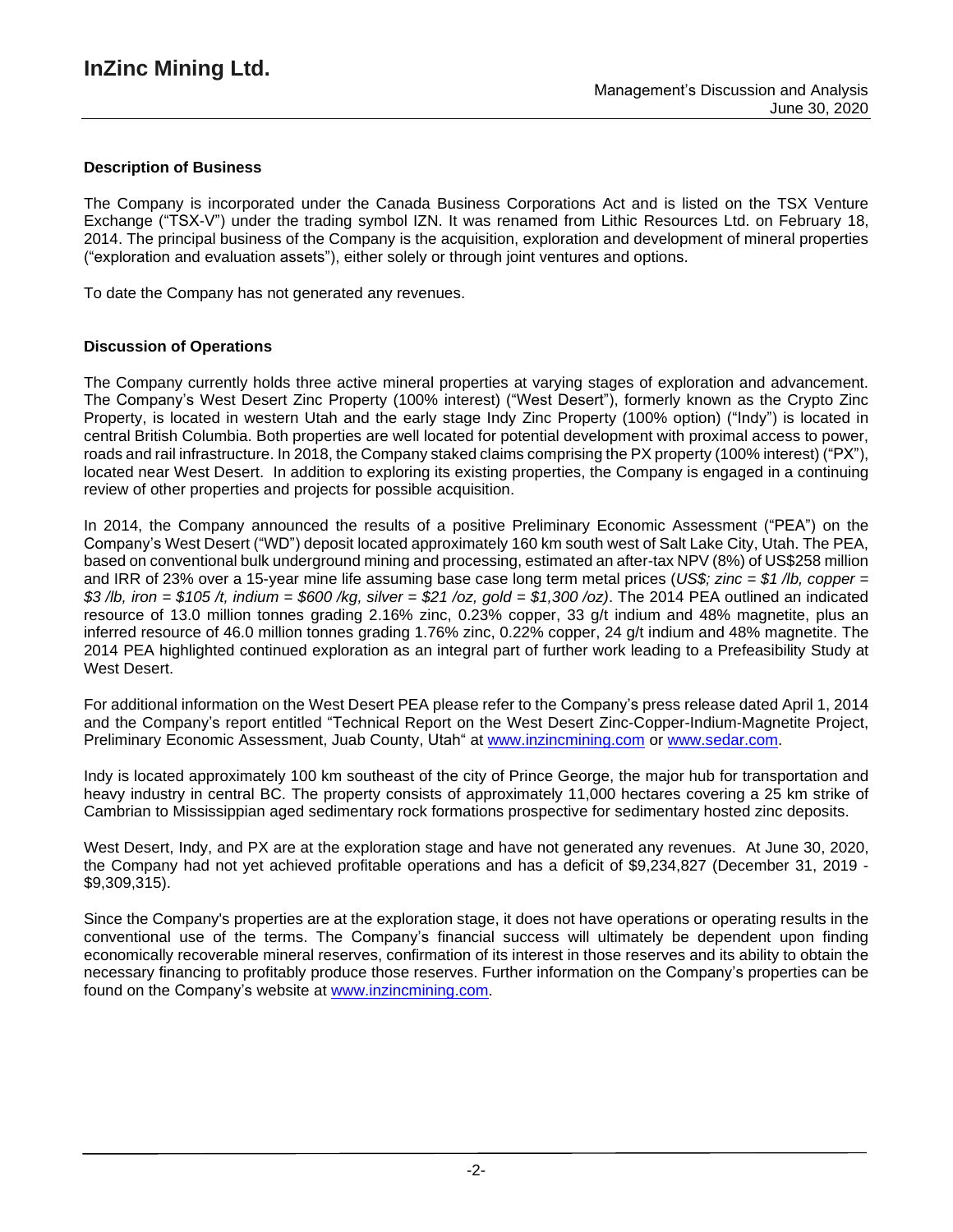## **Mineral Properties**

### West Desert

West Desert (100%), located in northwestern Utah, is an advanced stage zinc-copper-indium-iron deposit which is open for expansion. A Preliminary Economic Assessment (PEA) completed in 2014 returned positive results and concluded that resource additions, particularly in shallower areas, could further improve the economics of the project. In 2018, drilling discovered new mineralization to the immediate west of the WD deposit including intersections of 15.4 m grading 6.3% Zn, 0.1% Cu, 67 g/t In and 6.8 m grading 16.5% Zn, 0.3% Cu, 60 g/t In,14 g/t Ag. Additional drilling is required to delineate this important new mineralization.

In May of 2005, the Company signed an agreement to purchase a 100% interest in the Property from EuroZinc Mining Corporation ("EuroZinc") in exchange for 1,500,000 shares and \$25,000 in cash. Certain claims comprising the Property are subject to a 1.5% net smelter returns royalty ("NSR") and a future cash payment (\$1,000,000 upon completion of financing necessary for production) currently held by Osisko Gold Royalties Ltd. (formerly Vaaldiam Mining Ltd). Since the 2005 acquisition from EuroZinc, the Company has acquired, either wholly or in part, several additional claims.

West Desert comprises 4,258 acres and is located about 160 km southwest of Salt Lake City. Early mining activity includes the historic Fish Springs Mining District from which recorded production of 2,700,000 oz of silver occurred from the late 19th century through the mid-1950's. These high-grade silver-lead replacement deposits produced about 20,300 tons grading 128 ounces silver per ton (4,389 gpt) and 44% lead. To the west of these workings, the larger WD deposit was discovered in the 1960's and was originally explored for its iron potential. Drilling campaigns in the 1980's, 1990's and by the Company in 2007 - 2008 subsequently outlined the large zinc resources currently hosted in the WD deposit. The property is crossed by a power-line, is easily accessible by road and has railheads within 90 km.

The WD deposit is a significant carbonate replacement deposit, similar in many respects to the deposits comprising the world class Bingham, Park City and Tintic mining districts located some 130 km to the east. Zinc mineralization at West Desert is concentrated in two contiguous zones, known as the Main and Deep (CRD) Zones hosted in a sequence of Cambrian to Ordovician carbonate rocks cut by a quartz monzonite intrusive of Late Eocene age. The Main zone is generally oxidized to a maximum depth of about 250 m. The general distribution of mineralization on the West Desert property shows zoning similar to that in typical porphyry/CRD systems, with an inner zone of molybdenum-rich mineralization grading outwards through copper and zinc, then lead, silver and manganese with increasing distance from the intrusive.

From 2006 to 2010, the Company completed geophysical surveys, metallurgical studies and over 10,000 m of diamond drilling. In September 2010 the Company completed a PEA of the West Desert project. In 2014, the Company completed a revised PEA of the West Desert project which supersedes all earlier reports.

### *Highlights of 2014 PEA*

- After-tax NPV (8%) of US\$258 million, IRR of 23% and payback of 3.7 years assuming base case long term metal prices (US\$; zinc = \$1 /b, copper = \$3 /b, iron = \$105 /t, indium = \$600 /kg, silver = \$21 /oz, *gold = \$1,300 /oz)*
- conventional bulk underground mining of sulphide resources
- 2.37 million tonnes per year mined over a 14.8-year mine life
- conventional processing to produce three clean concentrates
- zinc recoveries of 92% into a concentrate grading 55% zinc and containing high levels of indium
- copper recoveries of 74% into a concentrate grading 29% copper with payable levels of silver and gold
- average annual production of 107.9 million lbs zinc, 9.9 million lbs copper and 1.0 million tonnes iron concentrate (magnetite)
- initial and life-of-mine capex of US\$247.4 million and US\$388.9 million, respectively
- good potential for resource expansion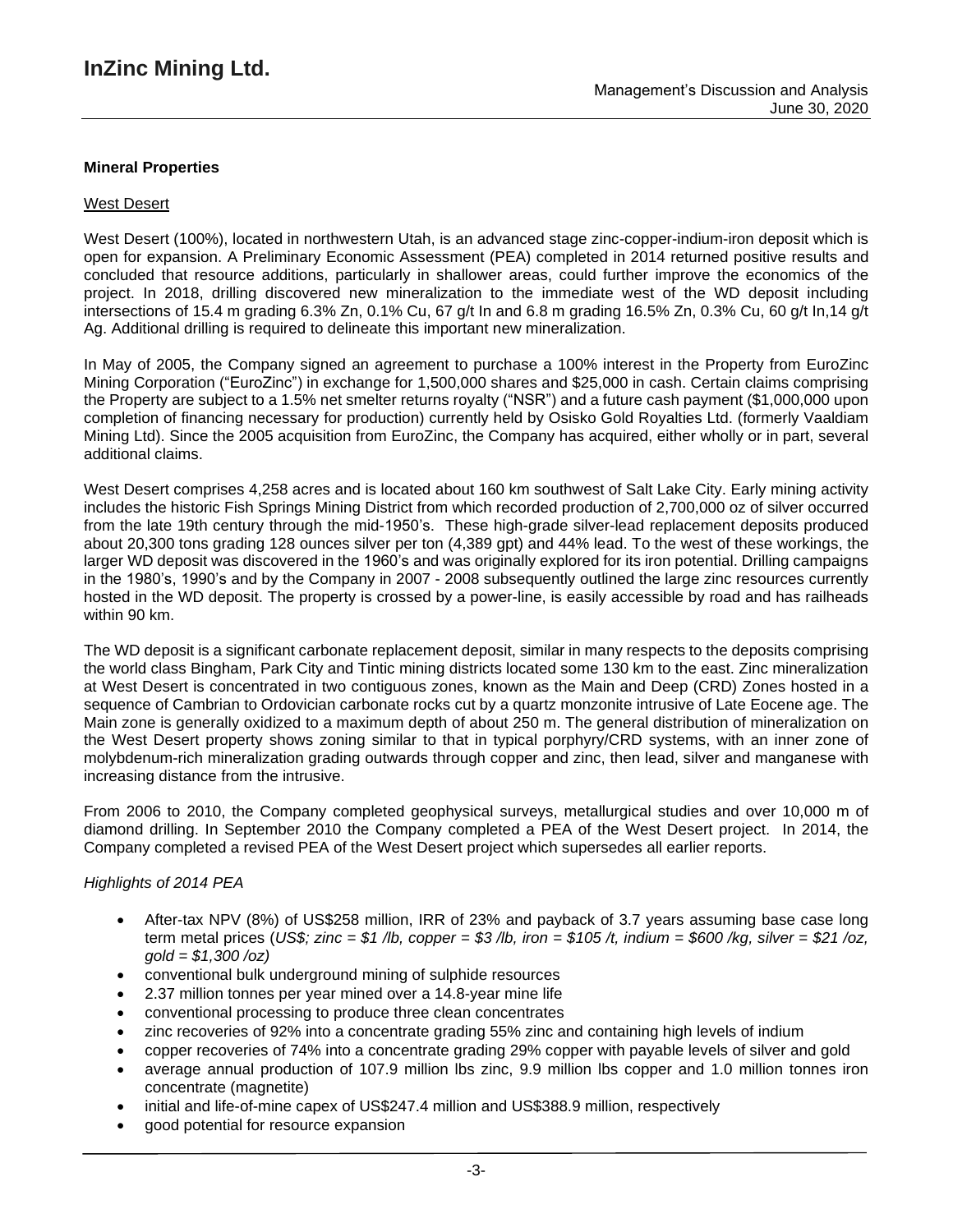### West Desert (cont'd…)

For additional information on the West Desert PEA please refer to the Company's press release dated April 1, 2014 and the Company's report entitled "Technical Report on the West Desert Zinc-Copper-Indium-Magnetite Project, Preliminary Economic Assessment, Juab County, Utah" at [www.inzincmining.com](http://www.inzincmining.com/) or [www.sedar.com.](http://www.sedar.com/)

Note: The PEA is considered preliminary in nature. It includes Inferred mineral resources that are considered too *speculative to have the economic considerations applied that would enable classification as mineral reserves. There* is no certainty that the conclusions within the PEA will be realized. Mineral resources that are not mineral reserves *do not have demonstrated economic viability.*

### *2018 Programs*

In April 2018, the Company commenced diamond drilling. Geophysical surveys, completed in January 2018, supported target selection and corresponding drill hole locations over the exploration area.

On June 6, 2018 and August 27, 2018, the Company reported results of the drill program. The Company completed five deep holes totaling 3,279 m which focused on exploration and expansion of the large zinc resources outlined in the West Desert PEA.

### *Highlights of the 2018 Drill Program*

- Drill hole WD18-01, drilled west of the existing deposit, intersected a thick interval of 15.4 m of 6.3% Zn, 0.1% Cu and 67 g/t In at 340 m below surface and approximately 60 m west of the known boundary of the existing sulphide resources.
- WD18-05, drilled below WD18-01, intersected shallow, high grade sulphide mineralization over 6.8 m averaging 16.5% Zn, 0.3% Cu, 60 g/t In and 14 g/t Ag at a downhole depth of 142 m. The hole was drilled to the west of existing sulphide resources.
- WD18-02, drilled to the east of the existing resources and 400 m to the east of WD18-01, intersected multiple, narrow high grade zones including 1.5 m of 11.6% Zn, 0.1% Cu, 4 g/t In and 53 g/t Ag and established the eastward expansion potential of the CRD (Deep) zone by 175 m to the east.
- WD18-03, drilled 1.27 km to the east of WD18-01, intersected high grade silver mineralization 320 m beneath the historic Utah silver mine with a narrow intercept of 0.3 m of 1,402 g/t Ag, 1.2g/t Au and 44.5% Pb.
- WD18-04, drilled 120 m to the west of WD18-01, intersected 1.8 m of 8.6% Zn and 339  $\alpha/t$  In at 206.7 m downhole in a thick oxidized interval suggestive of deeper sulphide mineralization below.

The Company has received the necessary permits to complete an additional phase of drilling which is designed target the thicker higher grade western expansion potential discovered in the 2018 program.

### *2020 Expenditure Requirements*

An estimated total of US\$33,000 is required in 2020 to keep the claims and leases comprising West Desert in good standing.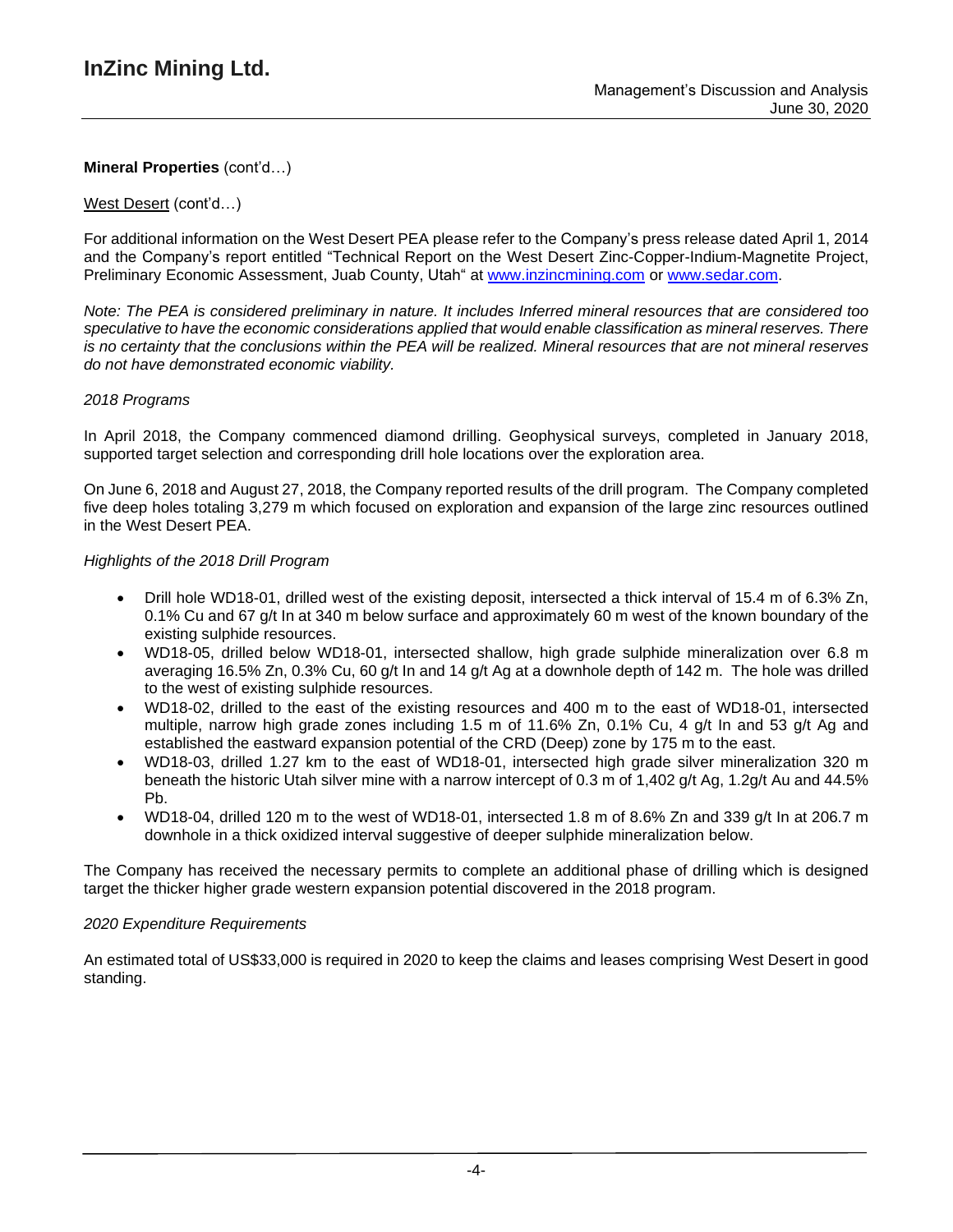## Indy

The Indy Sedex exploration project, located in central British Columbia, covers a 25 km strike length (11,000 Ha) of Cambrian to Mississippian aged sedimentary rocks with district scale discovery potential for Sedimentary Exhalative (Sedex) type deposits. Sedex deposits are rare, formed in clusters and only in certain sequences of sedimentary rocks in specific geologic periods. They represent some of the largest known zinc deposits in the world. In western North America, the best located Sedex deposits have now been depleted.

In 2018, an initial drill program discovered Sedex-type mineralization at one of four large areas of strongly anomalous soil geochemistry on the project. In 2019, to further evaluate this expansive property and prioritize the numerous areas of interest, the Company completed extensive soil geochemical sampling and mapping programs. Over 5 km of un-tested multi-element soil geochemical anomalies and associated pathfinder elements typical of Sedex type deposits are now defined.

Indy is located approximately 100 km southeast of the city of Prince George, British Columbia. The property is 85 km south of the CNR transcontinental railway and 65 km south of the Yellowhead highway at elevations ranging from 950 m to 1300 m. The property is accessed by well-maintained Forest Service roads.

On October 17, 2016, subsequently amended April 2, 2020, the Company entered into an option agreement to acquire a 100% interest in Indy from Pac Shield Resources Inc. ("PSR"), a private British Columbia company. Pursuant to the agreement with PSR, the Company has the option to earn a 100% interest over a five year period by making staged cash payments totaling \$315,000 (\$105,000 paid to date), issuing an aggregate of 2,100,000 shares (1,100,000 issued to date) and completing work commitments of \$2,600,000 (first, second, third, and fourth year work commitments totalling \$950,000 have been completed). In addition, a \$500,000 cash payment and the issuance of 500,000 shares of the Company will be made to PSR if the Company files a technical report establishing a 500,000,000 pound zinc resource on the property. A further \$500,000 cash payment will be made to PSR should the Company file a technical report establishing a 750,000,000 pound zinc resource on the property. The property is subject to a 1.0% NSR held by PSR (the "PSR NSR") and a 1.5% NSR held by Kerry Curtis, a director, Chairman of the Board and former interim Chief Executive Officer of the Company, and a director and the controlling shareholder of PSR. On exercise of the option and prior to completion of a feasibility study on the property, the Company has the right to purchase the PSR NSR for \$1,500,000.

## *Previous Activity*

Kennco staked the area in 1981 and between 1980 and 1982 located several zinc-lead-silver geochemical anomalies over a 6.5 km trend. Four short diamond drill holes on two selected geochemical targets were completed.

In 1988, Cominco optioned the property from Kennco and completed soil geochemistry programs outlining a fourth anomaly on the property. Five shallow, wide-spaced diamond drill holes drilled by Cominco in 1989 targeted a portion of a high contrast soil anomaly (Anomaly B). All five holes intersected mineralization at estimated vertical depths less than 100 m over a 450 m long trend. Drill intersections ranged from 1.5 m to 19.7 m, grading from 1.9% to 8.9% zinc, 1.0 g/t to 55.6 g/t silver and 0.04% to 2.4% lead. True widths of these intersections are not known and in some cases core recoveries were less than 50%.

Cominco returned the property to Kennco post 1991, after which only minor activities are recorded.

## *InZinc Programs*

In 2017, the Company completed initial soil geochemical surveys, geological mapping and prospecting in the Anomaly B and C areas.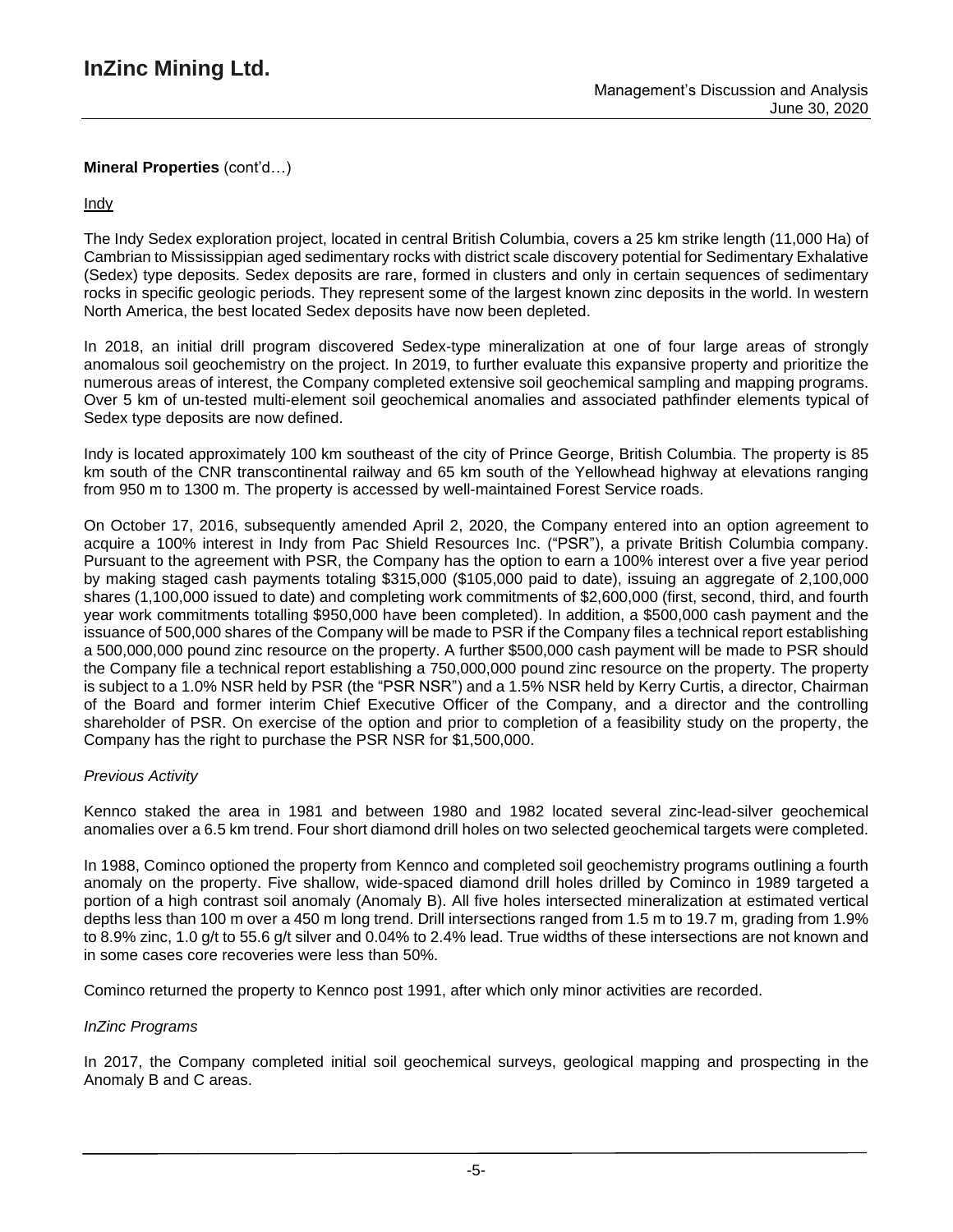Indy (cont'd…)

*InZinc Programs* (cont'd…)

Additional geochemical surveys were completed in mid-August 2018, prior to an initial diamond drill program (1270 m in eleven drill holes) which was completed in September 2018. The program focused on testing anomalous soil geochemistry with shallow drill holes located in the southern portion of Anomaly B.

In November 2018, the company announced the discovery of shallow, high grade zinc sulphide mineralization in drill hole IB18-009 at the B-9 zone. Significant drill intersections from the 2018 drill program include:

### **B-9 Zone 2018 Drilling – Selected Highlights**

- $\bullet$  12.33% Zn, 2.98% Pb, 24.46 g/t Ag over 6.29 m at 60 m below surface in hole IB18-009
- 5.76% Zn, 0.48% Pb, 3.41 g/t Ag over 6.73 m at 56 m below surface in hole IB18-008
- 4.49% Zn, 1.13% Pb, 7.32 g/t Ag over 4.28 m at 27 m below surface and
- 2.24% Zn, 0.83% Pb, 5.23 g/t Ag over 5.38 m at 33 m below surface and
- 3.50% Zn, 0.66% Pb, 4.59 g/t Ag over 4.57 m at 37 m below surface in Hole IB18-002
- 9.26% Zn, 2.43% Pb, 17.98 g/t Ag over 3.05 m at 23 m below surface in hole IB18-003\*
- 3.88% Zn, 1.34% Pb, 8.90 g/t Ag over 3.99 m at 29 m below surface in hole IB18-006

Note: Drilled intersections are apparent width only. The intersections in IB18-002 are separated by lost core/no recovery. \*Low core *recoveries.*

The potential extension of the mineralization intersected at the B-9 Zone is supported by multiple, untested, highcontrast soil geochemical trends which extend to the west, north and south of the area currently drilled. Depth potential of the B-9 mineralization also remains to be tested.

In late 2018, the Company increased its claim holdings to encompass an additional zinc-in-soil geochemical anomaly, called the Action anomaly. The Action anomaly was discovered by Noranda Exploration in 1989, returning high contrast zinc-in-soil geochemical samples over a trend of 800 m.

### *2019 Programs*

From mid-June until late-August, extensive soil geochemical surveys (1,194 soils) to further outline, extend and prioritize the various anomalies were completed. Additional work included mapping and prospecting programs on priority targets. The results of these programs were announced in late September 2019. Highlights included the definition of a large new Sedex target called the Delta Horizon. The new target is located 5 km northwest of the B-9 Zone.

### *2019 Program Summary - Large Exploration Targets*

- **Delta Horizon:** 659 B-horizon soil samples outline a 1.5 km long high contrast, multi-element geochemical anomaly defined by distinctive Sedex pathfinder elements and rock exposures.
- **Anomaly B:** 379 soil samples extended and defined the geochemical trends associated with the 2018 Sedex discovery area (B-9 Zone). Multiple, parallel Sedex style trends are now defined with an aggregate length of 2 km of which 90% remains untested by drilling.
- **Anomaly C:** expanded the high contrast, untested geochemical anomaly to a 750 m length.
- **Action Zone Reconnaissance:** 750 m length high contrast geochemical anomaly, untested and open for expansion.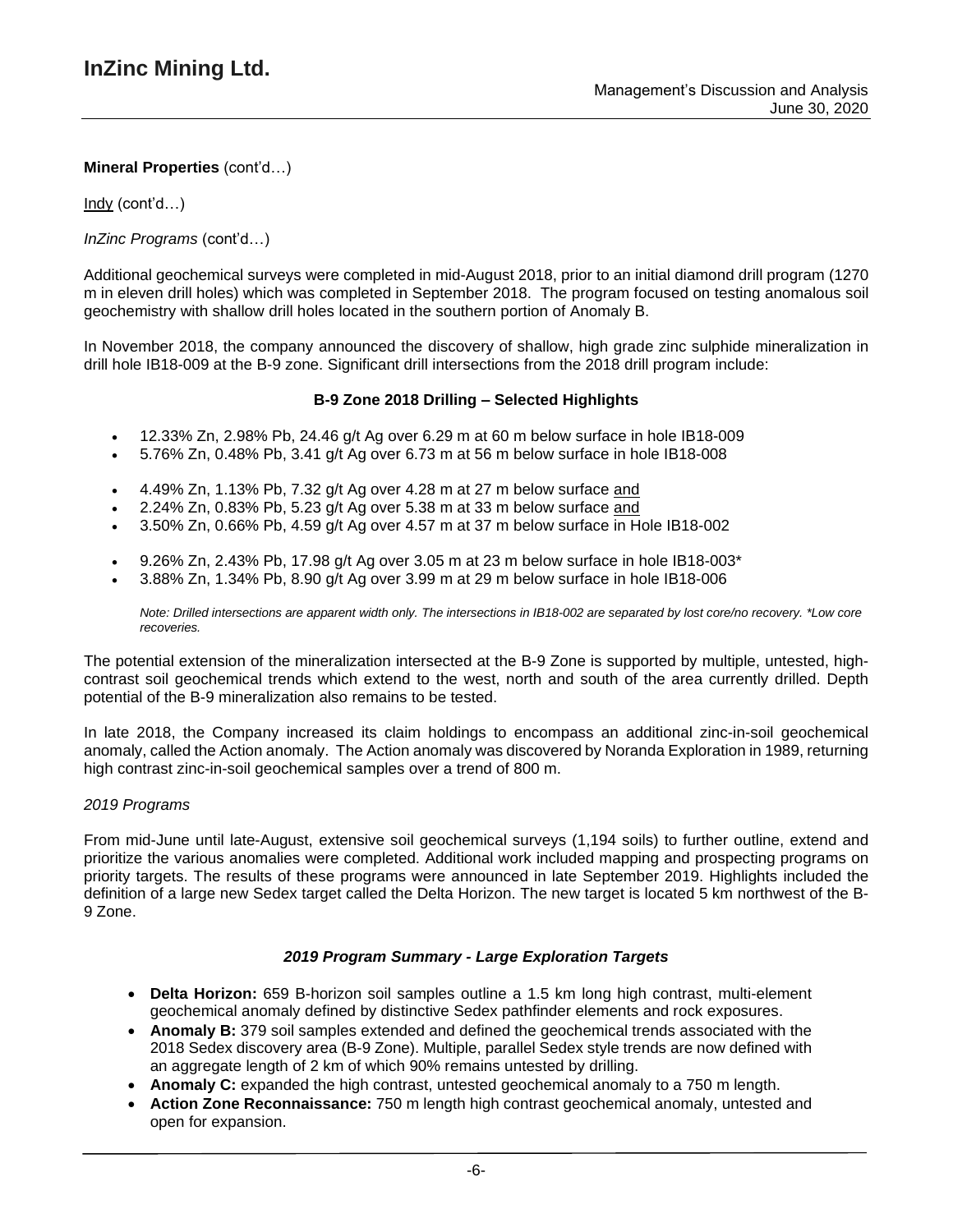Indy (cont'd…)

*2019 Programs* (cont'd…)

The 2019 program identified the distinctive geochemical signatures associated with Sedex deposits, in several potentially stacked horizons over the 7 km long main trend. The aggregate length of geochemical targets on the project now exceeds 5 km.

Exploration activities are permitted and monitored under a Multi-Year Access Bond ("MYAB") with the Government of British Columbia. Exploration expenditures are eligible for the BC Mineral Exploration Tax Credit ("BCMETC"). The Company has received \$220,715 for the BCMETC claims for 2017 – 2018. The BCMETC claim for 2019 is currently being processed.

## *2020 Expenditure Requirements*

Under the terms of the Indy option agreement, additional property expenditures of \$325,000 are required on or before January 29, 2020. These requirements have been met.

# PX

In fiscal year 2018, the Company acquired, via staking, 126 mining claims located in Utah, USA. PX is a grassroots exploration stage project.

## *Programs*

Various geochemical studies were completed in 2018 supporting the concept of a covered intrusive. In addition, an IP orientation survey was completed in late 2018. In September 2019, the tenure was reduced.

## *2020 Expenditure Requirements*

An estimated total of US\$9,000 is required in 2020 to keep the claims and leases comprising PX in good standing.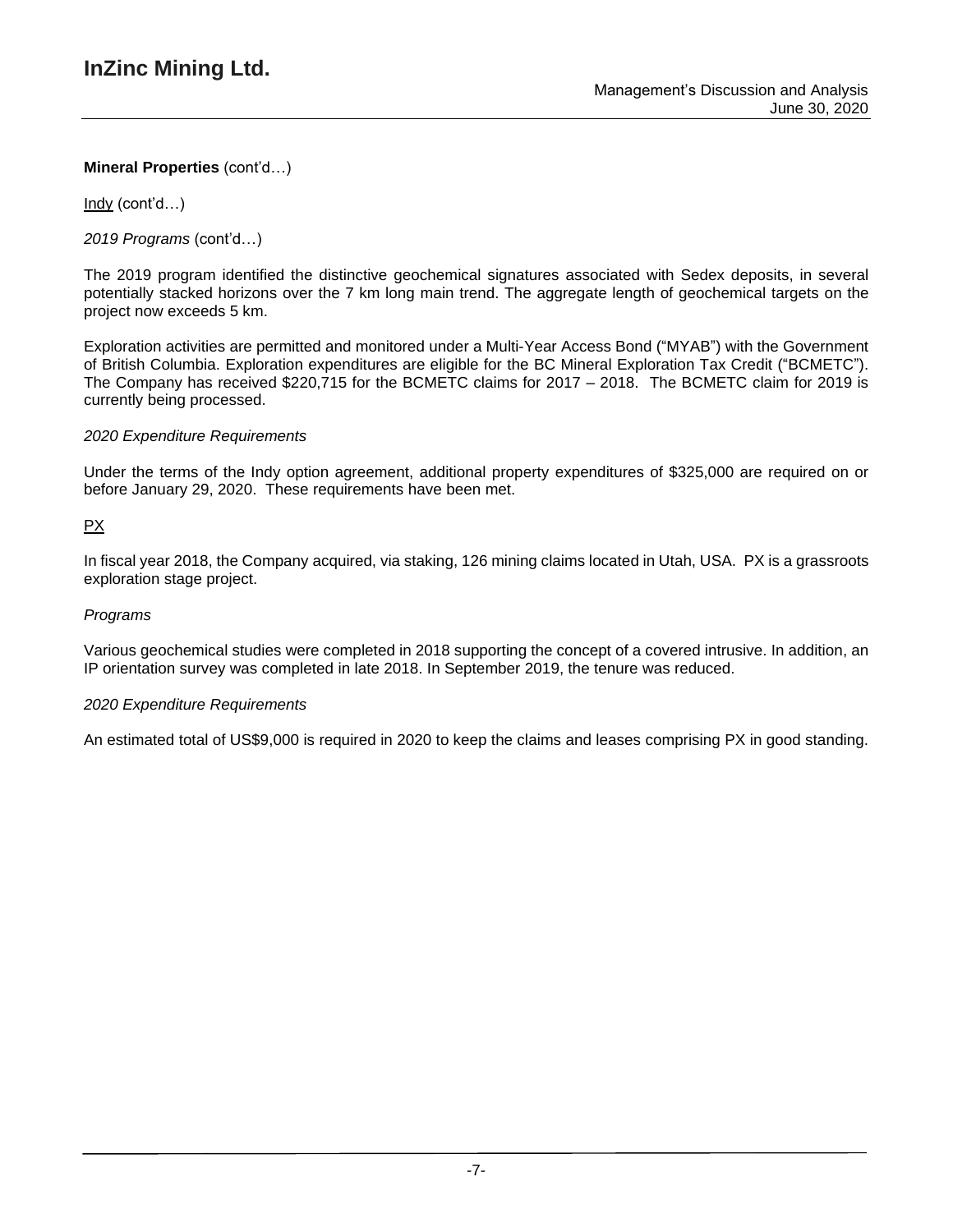## **Summary of Exploration Activities**

The following table represents expenditures incurred on the exploration and evaluation assets during the six months ended June 30, 2020:

|                                                                  | <b>West Desert</b> | <b>PX</b>     | <b>Indy</b>   | <b>Total</b>  |
|------------------------------------------------------------------|--------------------|---------------|---------------|---------------|
| <b>Acquisition costs</b>                                         |                    |               |               |               |
| Balance, December 31, 2019                                       | \$<br>394,127      | 35,066<br>\$  | \$<br>185,763 | \$<br>614,956 |
| Additions during the period:                                     |                    |               |               |               |
| Cash payments                                                    |                    |               | 25,000        | 25,000        |
| Shares issued                                                    |                    |               | 8,000         | 8,000         |
|                                                                  |                    |               | 33,000        | 33,000        |
| Balance, June 30, 2020                                           | 394,127            | 35,066        | 218,763       | 647,956       |
|                                                                  |                    |               |               |               |
| <b>Deferred exploration costs</b>                                |                    |               |               |               |
| Balance, December 31, 2019                                       | 7,003,002          | 84,689        | 1,049,920     | 8,137,611     |
| Additions during the period:                                     |                    |               |               |               |
| Analytical                                                       | 222                |               |               | 222           |
| Claims maintenance                                               | 3,547              |               | 500           | 4,047         |
| Communication                                                    | 684                |               |               | 684           |
| Equipment and supplies                                           | 2,877              |               |               | 2,877         |
| Personnel                                                        | 2,457              |               | 1,750         | 4,207         |
| Room and board                                                   | 1,194              |               | 3,000         | 4,194         |
|                                                                  | 10,981             |               | 5,250         | 16,231        |
| Balance, June 30, 2020                                           | 7,013,983          | 84,689        | 1,055,170     | 8,153,842     |
| <b>BCMETC</b><br>Balance, December 31, 2019 and<br>June 30, 2020 |                    |               | (220, 715)    | (220, 715)    |
| <b>Total, June 30, 2020</b>                                      | \$7,408,110        | 119,755<br>\$ | \$1,053,218   | \$8,581,083   |

### **Selected Quarterly Information**

| <b>Quarter Ended</b> | Revenue   | <b>Loss and</b><br>comprehensive loss |           | <b>Net loss</b><br>per share (1) |        |
|----------------------|-----------|---------------------------------------|-----------|----------------------------------|--------|
| June 30, 2020        | \$<br>Nil |                                       | (53, 551) | S                                | (0.00) |
| March 31, 2020       | \$<br>Nil |                                       | (18, 216) | \$                               | (0.00) |
| December 31, 2019    | \$<br>Nil |                                       | (57, 291) | \$                               | (0.00) |
| September 30, 2019   | \$<br>Nil | \$                                    | (52, 530) | \$                               | (0.00) |
| June 30, 2019        | \$<br>Nil |                                       | (82, 246) | \$                               | (0.00) |
| March 31, 2019       | \$<br>Nil |                                       | (36, 170) | \$                               | (0.00) |
| December 31, 2018    | \$<br>Nil | \$                                    | (111,849) | \$                               | (0.00) |
| September 30, 2018   | \$<br>Nil | \$                                    | (89, 044) | \$                               | (0.00) |

*(1)* basic and diluted

The loss and comprehensive loss for the Company varies from quarter to quarter, depending mainly on the amount of communication and investor relations activities, professional fees, and whether stock options were granted.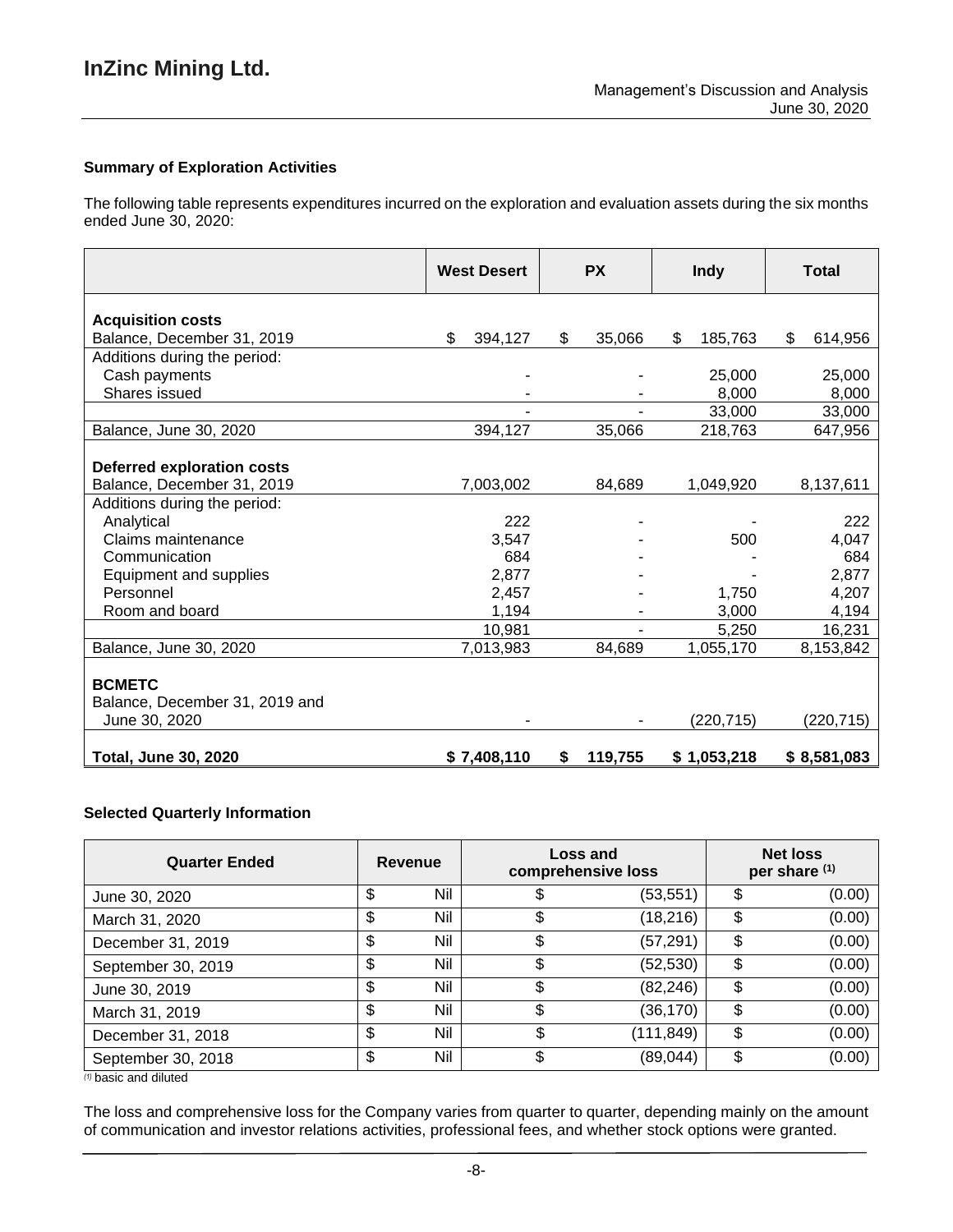## **Results of Operations**

The loss and comprehensive loss for the six months ended June 30, 2020 was \$71,767 or \$0.00 per share compared with a loss of \$118,416 or \$0.00 per share during the same quarter of 2019. The following discussion should be read in conjunction with the accompanying condensed interim consolidated financial statements and related notes for the period.

The table below explains the significant changes in expenditures, for the six months ended June 30, 2020 compared with June 30, 2019.

| <b>Expense</b>                          | <b>Change in Expense</b> | <b>Explanation for Change</b>                                                                                                                                                                              |
|-----------------------------------------|--------------------------|------------------------------------------------------------------------------------------------------------------------------------------------------------------------------------------------------------|
| Communication and investor<br>relations | Decrease of \$5,372      | Decrease is due to less activity in the current period,<br>partially as a result of COVID. Additionally, the AGM was<br>held subsequent to the current period, which is later than<br>in the prior period. |
| Foreign exchange loss                   | Decrease of \$11,872     | The reclamation bond on West Desert is held in USD and<br>the USD dollar weakened against the CAD, creating an<br>unrealized foreign exchange gain.                                                        |
| Office and miscellaneous                | Decrease of \$4,613      | Decrease is due to less activity in the current period as<br>the Company is currently minimizing operations.                                                                                               |
| Share-based compensation                | Decrease of \$9,836      | There were more incentive share options that vested<br>during the prior period as compared to the current<br>period.                                                                                       |
| Travel                                  | Decrease of \$10,697     | Decrease is due to no management travel related to<br>property operations in the current period.                                                                                                           |

### **Current Quarter**

The loss and comprehensive loss for the three months ended June 30, 2020 was \$53,551 or \$0.00 per share compared with a loss of \$82,246 or \$0.00 per share during the same quarter of 2019. The following discussion should be read in conjunction with the accompanying Financial Statements and related notes for the period.

The table below explains the significant changes in expenditures, not described above, for the three months ended June 30, 2020 compared with June 30, 2019.

| <b>Expense</b>           | <b>Change in Expense</b> | <b>Explanation for Change</b>                                                               |
|--------------------------|--------------------------|---------------------------------------------------------------------------------------------|
| <b>Professional fees</b> | Increase of \$4,120      | Increase was due to legal work performed on the Indy<br>property option agreement.          |
| Share-based compensation | Decrease of \$15,659     | Options were granted in the prior period; no options were<br>granted in the current period. |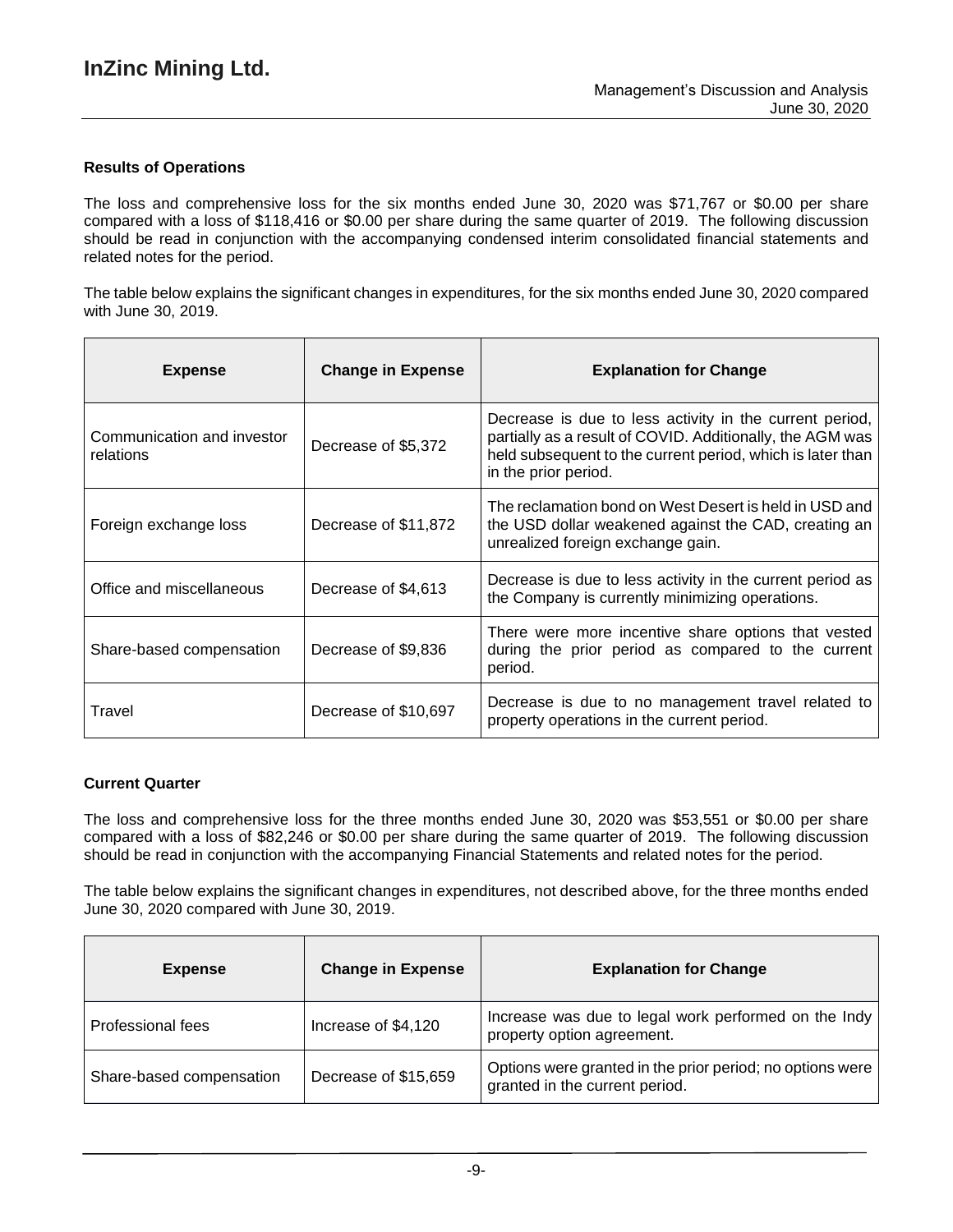## **Related Party Transactions**

The Company entered into the following transactions with related parties during the six months ended June 30, 2020:

Summary of key management personnel compensation:

|                                                                                                                                                                                                                                                           | For the six<br>months ended<br><b>June 30, 2020</b> |                                                  | For the six<br>months ended<br>June 30, 2019 |                                                   |
|-----------------------------------------------------------------------------------------------------------------------------------------------------------------------------------------------------------------------------------------------------------|-----------------------------------------------------|--------------------------------------------------|----------------------------------------------|---------------------------------------------------|
| Professional fees (Steve Vanry)<br>Share-based compensation (John Murphy)<br>Share-based compensation (Kerry Curtis)<br>Share-based compensation (Louis Montpellier)<br>Share-based compensation (Steve Vanry)<br>Share-based compensation (Wayne Hubert) | \$                                                  | 6,000<br>1,243<br>1,989<br>1,243<br>999<br>1,989 | \$                                           | 13,500<br>3,282<br>5,252<br>3,282<br>613<br>5,252 |
|                                                                                                                                                                                                                                                           |                                                     | 13,463                                           | ደ                                            | 31,181                                            |

Included in accounts payable and accrued liabilities are amounts owing to related parties of \$1,050 (December 31, 2019 - \$1,147).

### **Liquidity, Financial Position and Capital Resources**

The Company's liquidity and capital resources are as follows:

|                                          | <b>June 30,</b><br>2020 |         | December 31,<br>2019 |         |
|------------------------------------------|-------------------------|---------|----------------------|---------|
| Cash                                     | \$                      | 322,160 | \$                   | 431,146 |
| <b>Receivables</b>                       |                         | 3,066   |                      | 2,242   |
| Prepaids                                 |                         | 18,914  |                      | 18,232  |
| Marketable securities                    |                         | 166     |                      | 291     |
| Total current assets                     |                         | 344,306 | \$                   | 451,911 |
| Accounts payable and accrued liabilities |                         | 30,536  | \$                   | 30,918  |
| <b>Total current liabilities</b>         |                         | 30,536  | \$                   | 30,918  |
|                                          |                         |         |                      |         |
| Working capital                          | \$                      | 313,770 | \$                   | 420,993 |

The Company had a net working capital position of \$313,770 at June 30, 2020 compared with \$420,993 as at December 31, 2019. As at June 30, 2020, the Company had sufficient liquidity to meet its obligations for the next twelve months.

The Company had cash on hand of \$322,160 on June 30, 2020 (December 31, 2019 - \$431,146). The source of cash consists of funds raised in previous financings, along with proceeds from the BCMETC, less cumulative expenditures incurred. The primary use of cash during the six months ended June 30, 2020 was the funding of operations of \$70,499 (2019 - \$83,982) and the acquisition and exploration of exploration and evaluation assets of \$38,487 (2019 - \$129,446). There were no financings during the six months ended June 30, 2020, as compared to one financing during the six months ended June 30, 2019, which raised net proceeds of \$257,126.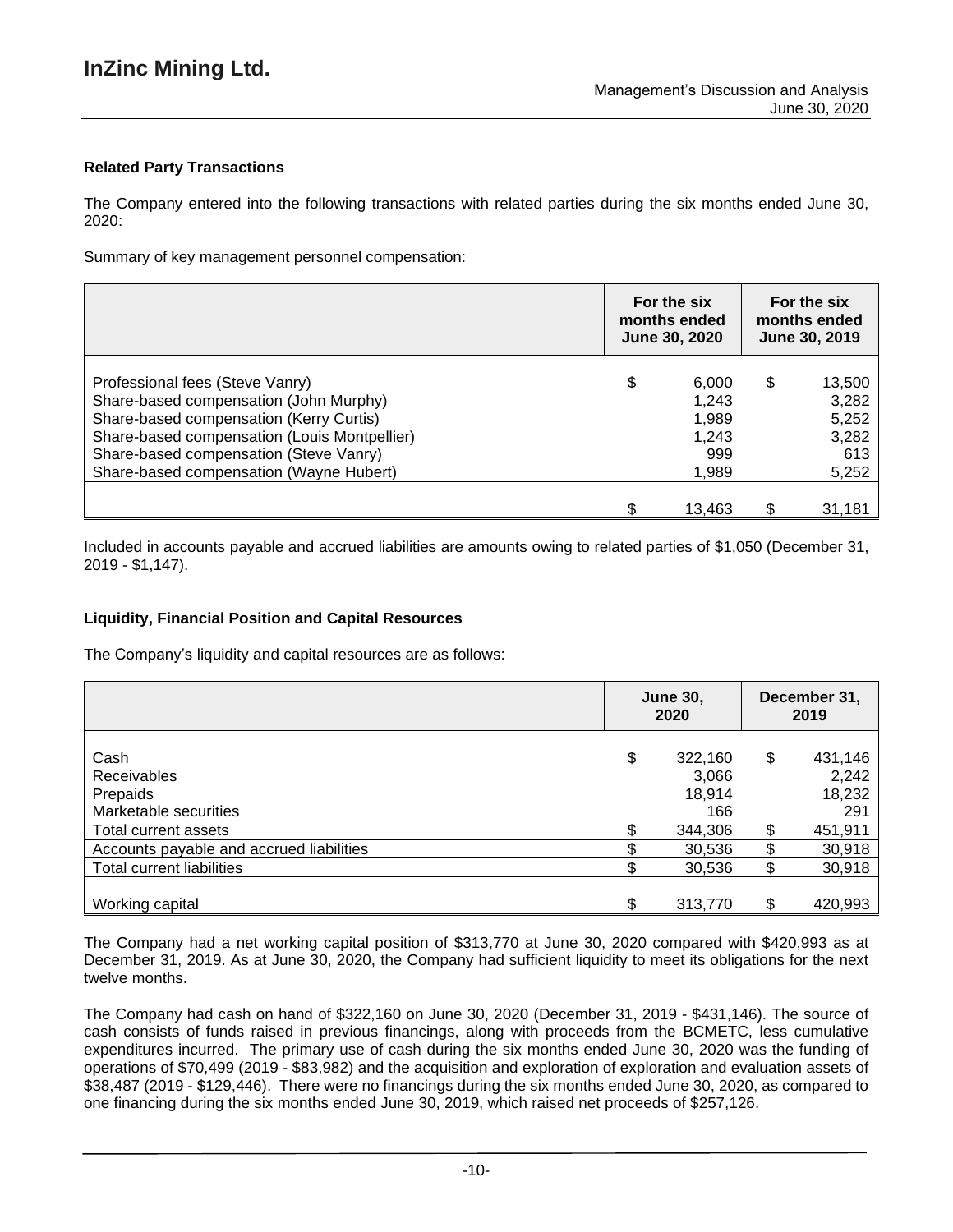## **Liquidity, Financial Position and Capital Resources** (cont'd…)

The Company's general and administrative costs, exclusive of any management compensation or direct business costs such as acquisitions, field work or travel, are in the range of \$180,000 annually. These maintenance costs are typical for a public company of this nature and consist of stock exchange fees, legal fees, accounting and audit fees, transfer agent fees and general office expenses such as rent, insurance, basic administrative assistance and phone. As the Company has commenced further exploration of its properties, it may have an impact on general and administrative costs.

The Company has no known mineral reserves and is not in commercial production on any of its properties and accordingly, the Company does not generate cash from operations. The Company finances exploration activities by raising capital from equity markets from time to time.

### **Proposed Transactions**

There are no proposed transactions to be reported.

### **Risks and Uncertainties**

The business and operations of the Company are subject to numerous risks, many of which are beyond the Company's control. The Company considers the risks set out below to be some of the most significant to potential investors in the Company, but not all of the risks associated with an investment in securities of the Company. If any of these risks materialize into actual events or circumstances or other possible additional risks and uncertainties of which the Company is currently unaware or which it considers to be material in relation to the Company's business actually occur, the Company's assets, liabilities, financial condition, results of operations (including future results of operations), business and business prospects, are likely to be materially and adversely affected. In such circumstances, the price of the Company's securities could decline and investors may lose all or part of their investment.

#### History of losses

The Company has incurred net losses since inception and as of June 30, 2020, had an accumulated deficit of \$9,234,827.

#### No history of dividends

Since incorporation, the Company has not paid any cash or other dividends on its common stock and does not expect to pay such dividends in the foreseeable future, as all available funds will be invested primarily to finance its mineral exploration programs. The Company will need to achieve profitability prior to any dividends being declared.

#### Dilution

The Company does not generate any revenues and does not have sufficient financial resources to undertake by itself all of its planned expenditures. The Company has limited financial resources and has financed its operations primarily through the sale of securities such as common shares. The Company will need to continue its reliance on the sale of such securities for future financing, resulting in dilution to the Company's existing shareholders. The amount of additional funds required will depend largely on the success of the Company's exploration programs.

Further expenditures will depend on the Company's ability to obtain additional financing which may not be available under favourable terms, if at all.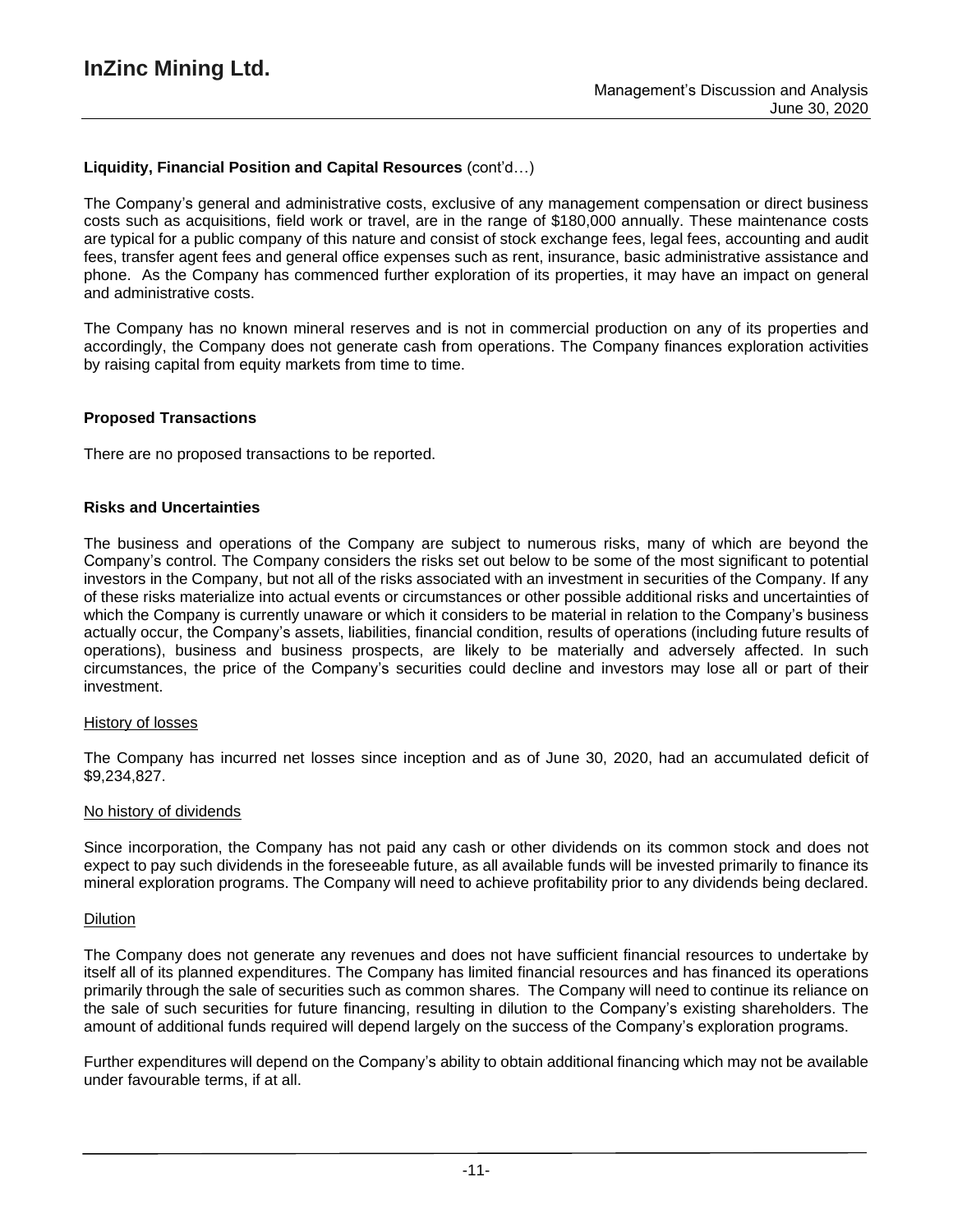# **Risks and Uncertainties** (cont'd…)

### Capital and liquidity risk

The amount of financial resources available to invest for the enhancement of shareholder value is dependent upon the size of the treasury, profitable operations, and willingness to utilize debt and issue equity. Due to the size of the Company, financial resources are limited and if the Company exceeds growth expectations or finds investment opportunities it may require debt or equity financing. There is no assurance that the Company will be able to obtain additional financial resources that may be required to successfully finance transactions or compete in its markets on favourable commercial terms.

### Dependence on key personnel

Loss of certain members of the executive team or key operational leaders of the company could have a disruptive effect on the implementation of the Company's business strategy and the efficient running of day-to-day operations until their replacement is found. Recruiting personnel is time consuming and expensive and the competition for a professional is intense. The Company may be unable to retain its key employees or attract, assimilate, retain or train other necessary qualified employees, which may restrict its growth potential.

### Mineral exploration

Mineral exploration is subject to a high degree of risk, which even a combination of experience, knowledge and careful evaluation may fail to overcome. These risks may be even greater in the Company's case given its formative stage of development. Furthermore, exploration activities are expensive and seldom result in the discovery of a commercially viable resource. There is no assurance that the Company's exploration will result in the discovery of an economically viable mineral deposit.

### **Preliminary Economic Assessments**

Preliminary Economic Assessments are considered to be preliminary in nature. They include inferred mineral resources that are considered too speculative to have the economic considerations applied that would enable their classification as mineral reserves. There is no certainty that the conclusions within a Preliminary Economic Assessment will be realized. Mineral resources that are not mineral reserves do not have demonstrated economic viability.

### Management of industry risk

The Company is engaged primarily in mineral exploration and manages related industry risk issues directly. The Company's mineral exploration activities expose it to potential environmental liability risk. It is management's policy to review environmental compliance and exposure on an ongoing basis. The Company follows industry standards and specific project environmental requirements. The Company is currently in the exploration stage on its property interests and has not determined whether significant site recovery costs will be required. Management is not aware of and does not anticipate any significant environmental remediation costs or liabilities in respect of its current operations.

## Commodity and equity prices

The Company has exposure to price risk with respect to commodity and equity prices. Equity price risk is defined as the potential adverse impact on the Company's earnings due to movements in individual equity prices or general movements in the level of the stock market. Commodity price risk is defined as the potential adverse impact on earnings and economic value due to commodity price movements and volatilities.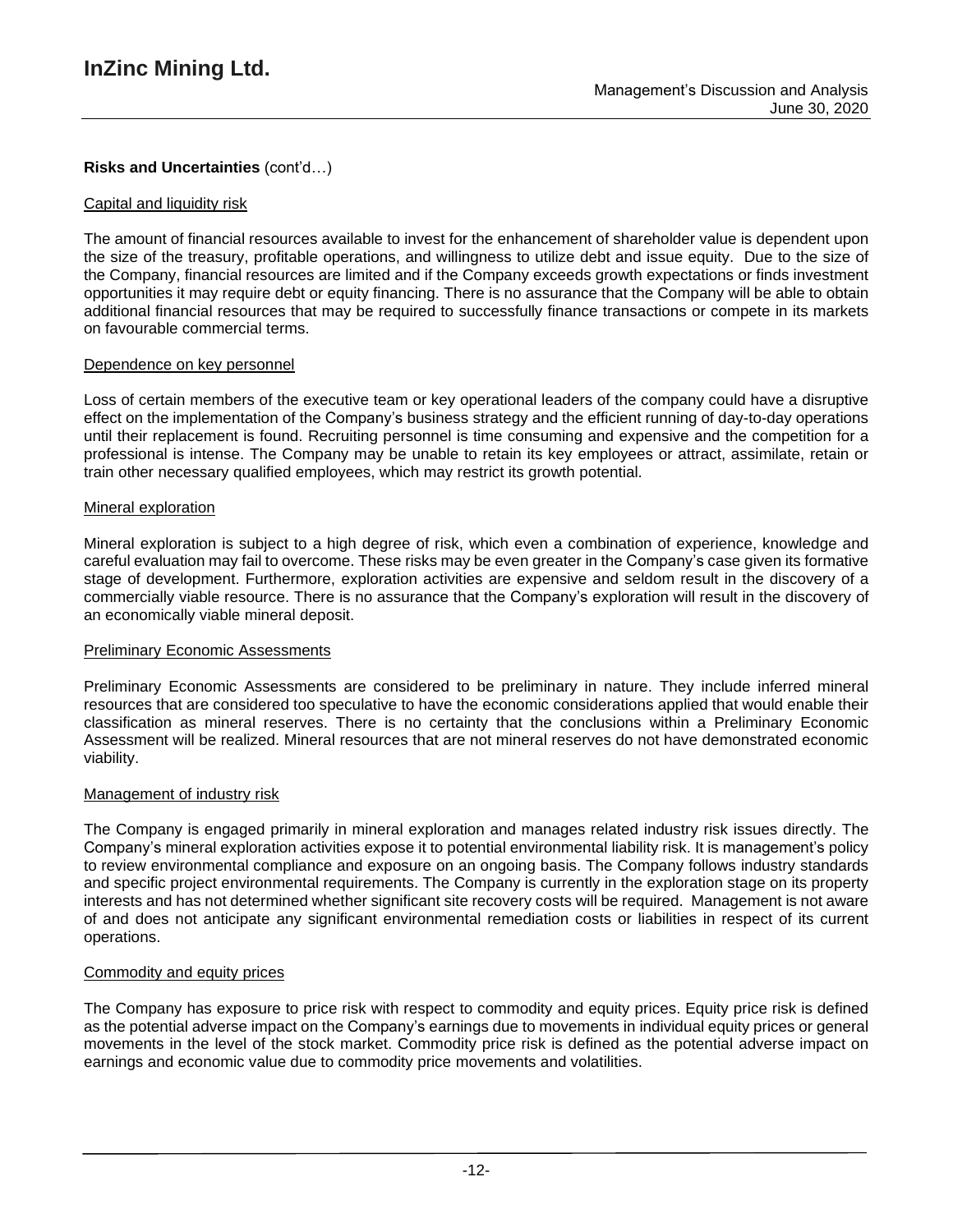# **Risks and Uncertainties** (cont'd…)

### Other risks

The Company will need additional funding to complete its short and long term objectives. The ability of the Company to raise such financing in the future will depend on the prevailing market conditions, as well as the business performance of the Company. Current global financial conditions have been subject to increased volatility which has negatively impacted access to public financing. There can be no assurances that the Company will be successful in its efforts to raise additional financing on terms satisfactory to the Company. The market price of the Company's shares at any given point in time may not accurately reflect value. If adequate funds are not available or not available on acceptable terms, the Company may not be able to take advantage of opportunities, to develop new projects or to otherwise respond to competitive pressures.

The Company is dependent upon the services of key executives, including the Chief Executive Officer. Certain directors and officers of the Company also serve as directors and/or officers of other companies involved in mineral exploration and development and, consequently, there exists the possibility for such directors and officers to be in a position of conflicts of interest.

The Company's business and operations could be adversely affected by the outbreak of an epidemic or a pandemic or other health crises, including the recent outbreak of COVID-19. On January 30, 2020, the World Health Organization declared the outbreak a global health emergency and on March 20, 2020, the government of Canada closed their border to non-essential travel. The Canadian government has enacted 14 days of mandatory quarantine for any person entering Canada by air, sea or land. Global government actions, including these restrictive measures in Canada, along with market uncertainty could cause an economic slowdown resulting in a decrease in the demand for metals and have a negative impact on metal prices, as well as possible disruptions to global supply chains. While these effects are expected to be temporary, the duration of the business disruptions internationally and related financial impact cannot be reasonably estimated at this time.

## **Critical Accounting Estimates**

The preparation of these condensed interim consolidated financial statements in conformity with IFRS requires management to make certain estimates, judgments and assumptions that affect the reported amounts of assets and liabilities at the date of the condensed interim consolidated financial statements and the reported expenses during the period.

Although management uses historical experience and its best knowledge of the amount, events or actions to form the basis for judgments and estimates, actual results may differ from these estimates.

Estimates are made when applying accounting policies. The critical estimates that have the most significant effects on the amounts recognized in the condensed interim consolidated financial statements are as follows:

### Economic recoverability and probability of future economic benefits of exploration and evaluation assets

Management has determined that exploration, evaluation, and related costs incurred which were capitalized may have future economic benefits and may be economically recoverable. Management uses several criteria in its assessments of economic recoverability and probability of future economic benefits including, geologic and other technical information, a history of conversion of mineral deposits with similar characteristics to its own properties to proven and probable mineral reserves, the quality and capacity of existing infrastructure facilities, evaluation of permitting and environmental issues and local support for the project.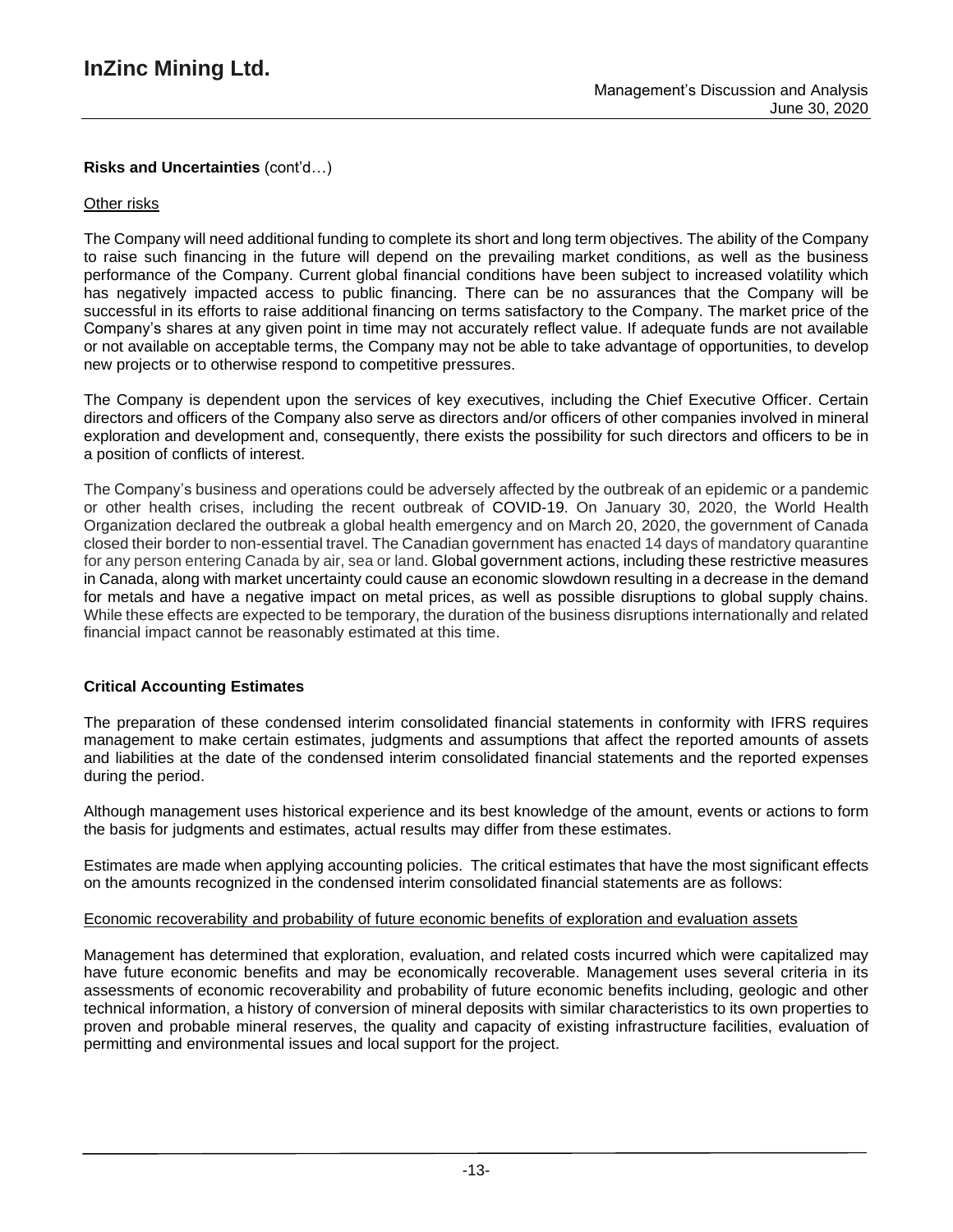## **Critical Accounting Estimates** (cont'd…)

### Valuation of share-based compensation

The Company uses the Black-Scholes Option Pricing Model for valuation of share-based compensation. Option pricing models require the input of subjective assumptions including expected price volatility, interest rate, and forfeiture rate. Changes in the input assumptions can materially affect the fair value estimate and the Company's earnings and equity reserves.

## **New Accounting Policies Adopted**

There were no changes in accounting policies, including initial adoption, during the period.

### **Off-Balance Sheet Arrangements**

The Company does not have any off-balance sheet arrangements.

### **Financial Instruments and Risk Management**

Financial instruments measured at fair value are classified into one of three levels in the fair value hierarchy according to the relative reliability of the inputs used to estimate the fair values. The three levels of the fair value hierarchy are:

- Level 1 Unadjusted quoted prices in active markets for identical assets or liabilities;
- Level 2- Inputs other than quoted prices that are observable for the asset or liability either directly or indirectly; and
- Level 3 Inputs that are not based on observable market data.

Cash and marketable securities are measured at fair value using level 1 inputs. The value of receivables, reclamation deposits, and accounts payable and accrued liabilities approximates their carrying values.

### Financial risk factors

The Company is exposed to a variety of financial risks by virtue of its activities including credit, liquidity, interest rate, foreign currency, and price risk.

### *Credit risk*

The Company is exposed to industry credit risks arising from its cash holdings and receivables. The Company manages credit risk by placing cash with major Canadian financial institutions. The Company's receivables are due from the Federal Government of Canada. Management believes that credit risk related to these amounts is nominal.

### *Liquidity risk*

Liquidity risk is the risk that the Company will not have sufficient funds to meet its financial obligations when they are due. To manage liquidity risk, the Company reviews additional sources of capital and financing to continue its operations and discharge its commitments as they become due.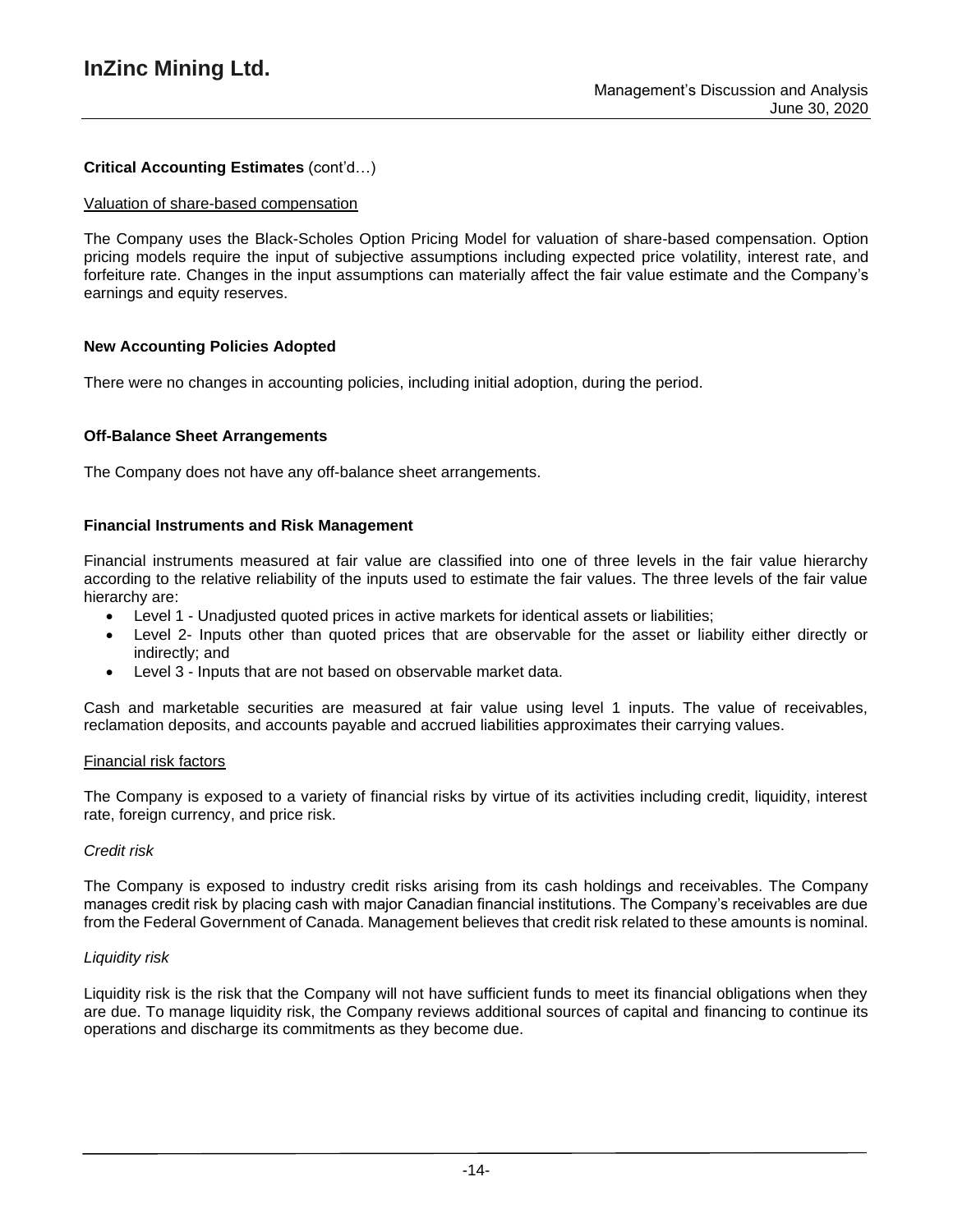## **Financial Instruments and Risk Management** (cont'd…)

## Financial risk factors (cont'd…)

### *Interest rate risk*

Interest rate risk is the risk that the fair value of future cash flows of a financial instrument will fluctuate because of changes in market interest rates. The Company is not exposed to interest rate risk as it does not have any significant financial instruments with interest rates, with the exception of cash. Interest earned on cash is based on prevailing bank account interest rates, which may fluctuate. A 1% change in interest rates would result in a nominal difference for the six months ended June 30, 2020.

## *Foreign currency risk*

The Company is exposed to foreign currency risk on fluctuations related to cash and accounts payables and accrued liabilities that are denominated in United States Dollars. A 10% change in foreign exchange rates would result in a nominal difference for the six months ended June 30, 2020.

### *Price risk*

The Company has limited exposure to price risk with respect to commodity and equity prices. Equity price risk is defined as the potential adverse impact on the Company's earnings due to movements in individual equity prices or general movements in the level of the stock market. Commodity price risk is defined as the potential adverse impact on earnings and economic value due to commodity price movements and volatilities.

### **Subsequent Events**

There were no significant events subsequent to June 30, 2020.